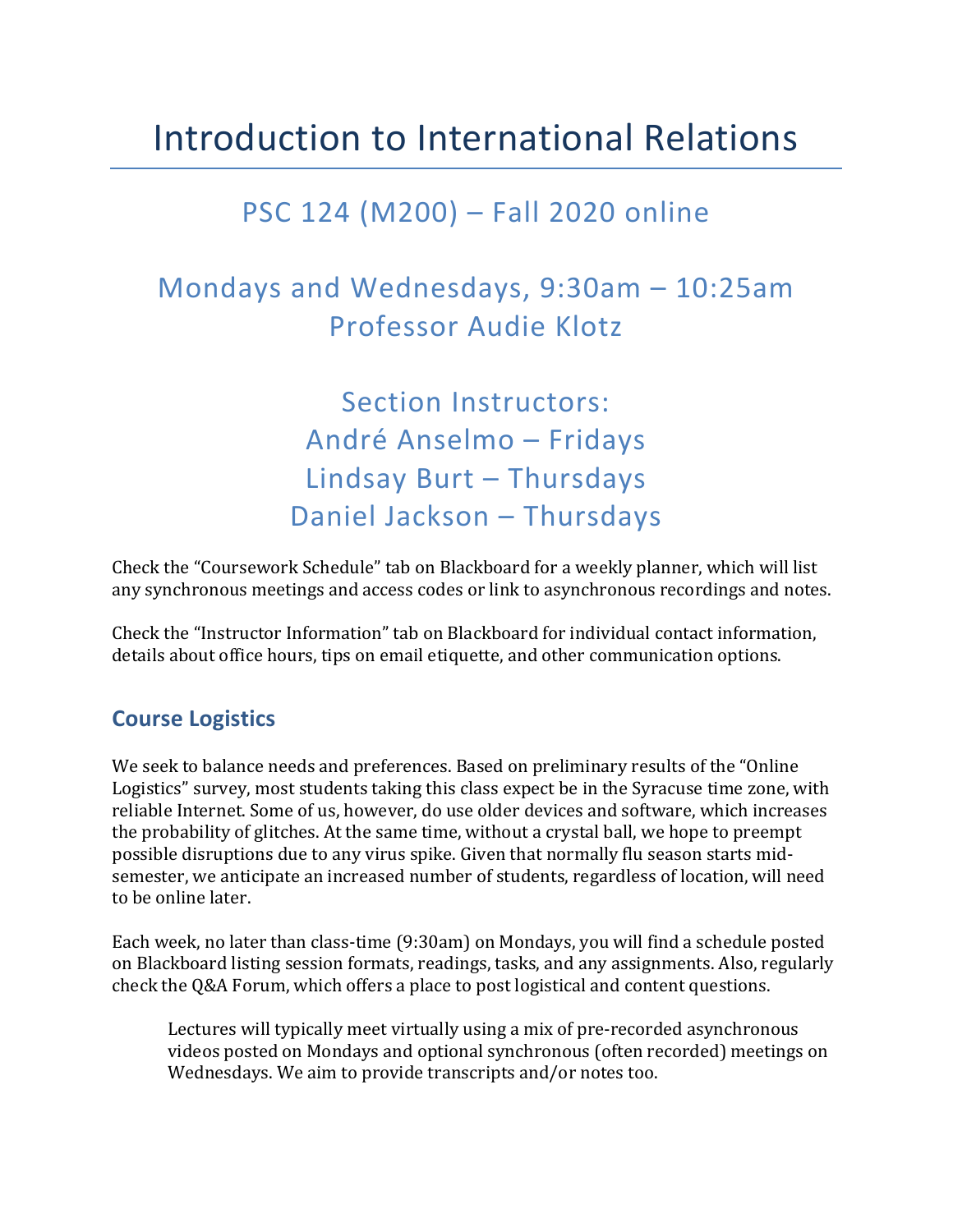Sections will typically meet synchronously (often recorded), with some small group activities. You will receive a supplementary section syllabus with more information.

Since a plurality of respondents prioritized consistency over experimentation, we will rely mainly on Blackboard and its linked programs. Along with integrated Zoom, Blackboard functions include discussion boards, surveys, quizzes, and journals. Assignment due-dates will provide a bit of flexibility, so no one should worry about penalties due to software headaches or connectivity issues. In part to reduce anxiety over technological glitches, this course will not use timed online exams. In addition, eliminating online exams circumvents potential problems with cheating.

In making these logistical decisions, we also considered privacy concerns and so-called Zoom fatigue. Please let us know of any other logistical issues that we should reexamine.

## **Course Objectives**

We live in a complex world, where the actions of people around the world affect us locally more than ever before. The coronavirus pandemic makes these connections apparent in unique and urgent ways. This course provides analytical tools to help you make sense of this complexity by:

- $\checkmark$  Elucidating key features of historical trends and current controversies
- $\checkmark$  Explaining causes and consequences through application of social science theories
- $\checkmark$  Exploring how actors, collectively and individually, influence global issues

We will cover a wide range of topics, including: nuclear weapons (e.g., North Korea, Iran); asymmetric warfare (e.g., drones, terrorism); rising powers (e.g., China, BRICS); trade disputes (e.g., NAFTA 2.0, Brexit); migration (e.g., remittances, refugees); human rights (e.g., gender, race), and multiple dimensions of the environment (e.g., pollution, climate change, sustainability). You will also have opportunities to put additional issues on our agenda, for lecture and for section.

You will complete a variety of tasks and assignments that teach how to:

- $\checkmark$  Apply major theories of International Relations (IR)
- $\checkmark$  Build analytical claims based on logic and evidence
- $\checkmark$  Clarify the conceptual foundations of your own views
- $\checkmark$  Distinguish opinion from analysis in public commentaries
- $\checkmark$  Expand your historical and geographical knowledge of the world
- $\checkmark$  Fine tune your listening, speaking, and writing skills

By the end of the semester, you should be able to use the tools of IR in order to recognize trends across time and track current controversies as they unfold. We also hope that you will discover ways to have a beneficial impact on the world.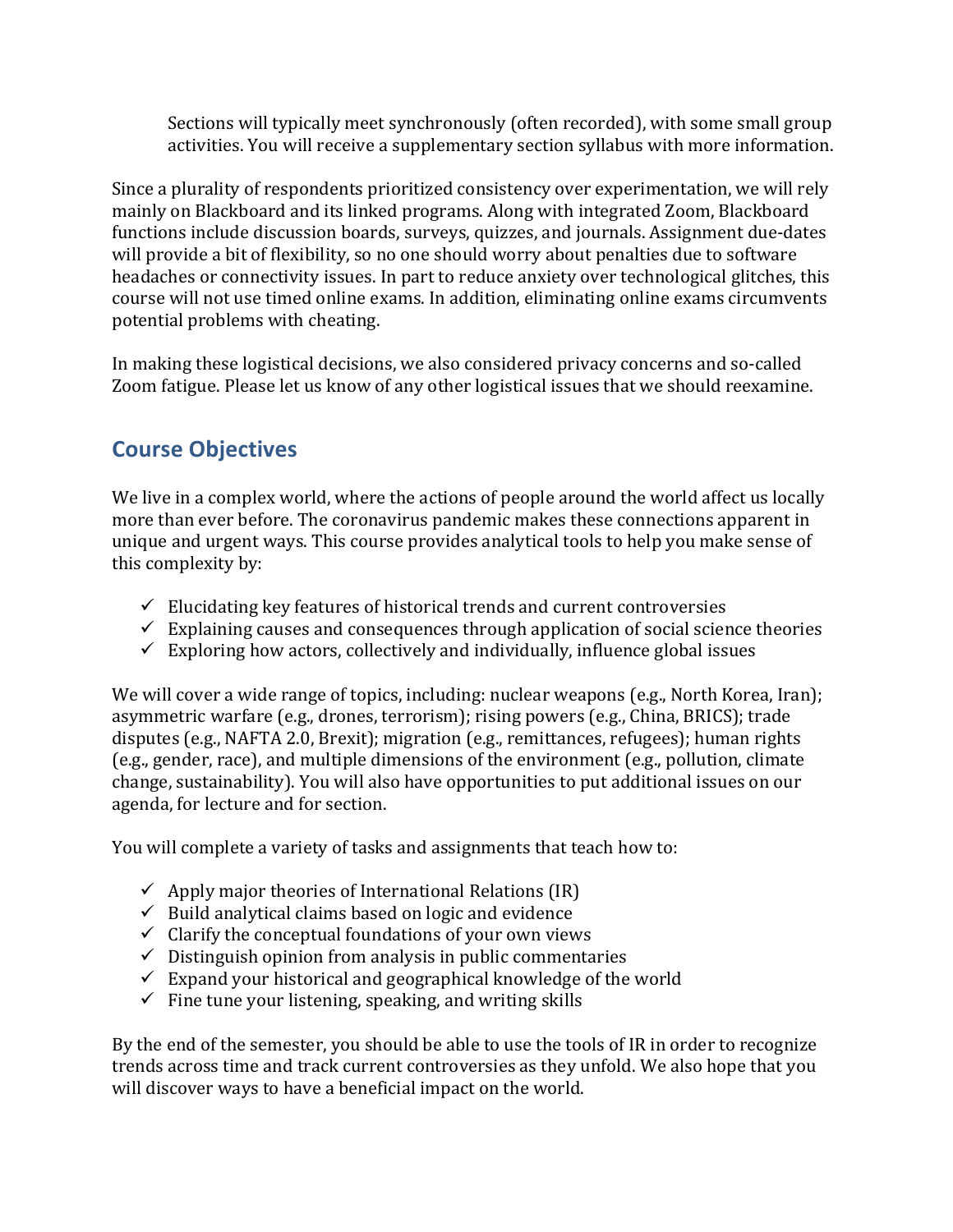## **Assignments & Grades**

We will use a textbook to ensure a shared baseline understanding of terminologies and histories, upon which we will build analyses of specific issues or trends over time.

You should procure a copy of Paul D'Anieri's *International Politics: Power and Purpose in Global Affairs*, 4<sup>th</sup> edition (Cengage 2017). Please do not buy an expensive new copy or the newer  $5<sup>th</sup>$  edition. You should readily find used copies, or you can opt for digital versions. Bird Library Reserve provides at least one physical copy, but no digital version, due to publisher restrictions.

We will refer to the textbook by author name - **D'Anieri** - because many textbooks use very similar titles. The course schedule (below) provides an overview of topics and key assignment due-dates. The weekly planner will provide tailored guidelines for which pages to read carefully and which to skim. You will usually complete short weekly comprehension quizzes or surveys.

You will find all other required readings, videos, and podcasts posted on Blackboard. You will also find guidelines for assignments, announcements, lecture slides, recordings, and other resources. Often, you will find supplementary (optional) materials on topics we cover or breaking news, for anyone who wants to delve deeper.

We will base grades approximately on four weighted components:

**Tasks** (30% total) = you will complete a wide variety of small assignments, including comprehension quizzes and short surveys. These will typically be scored based only on completion or used as requirements to access subsequent tasks. Your grade therefore will reflect whether you complete these tasks on time and how many attempts you need to reach a passing score. Your grade will be split: Module  $1(15%)$  and Module  $2(15%)$ .

**Memos** (30% total) = you will write six (6) memos. Each memo will be scored separately. However, your grade for this component will be based on cumulative score, combined with any substantial improvement or extenuating circumstances. You must submit all memos to receive a passing grade on this component.

**Participation** (30% total) = you will have many opportunities to demonstrate engagement, primarily in your discussion sections. Since we do not require attendance at synchronous sessions, you will have alternative options. Your grade will be split: Module 1 (15%) and Module 2 (15%).

**Journal** (10% total) = you will post periodically in a Climate journal on Blackboard (visible only to you and the instructors). In lieu of a final exam, you will then write a Climate Action Proposal, focusing either on your own behaviors or as a policy proposal for a country of your choice. Your grade for this component will combine the memo along with consistency and thoughtfulness of your journal postings.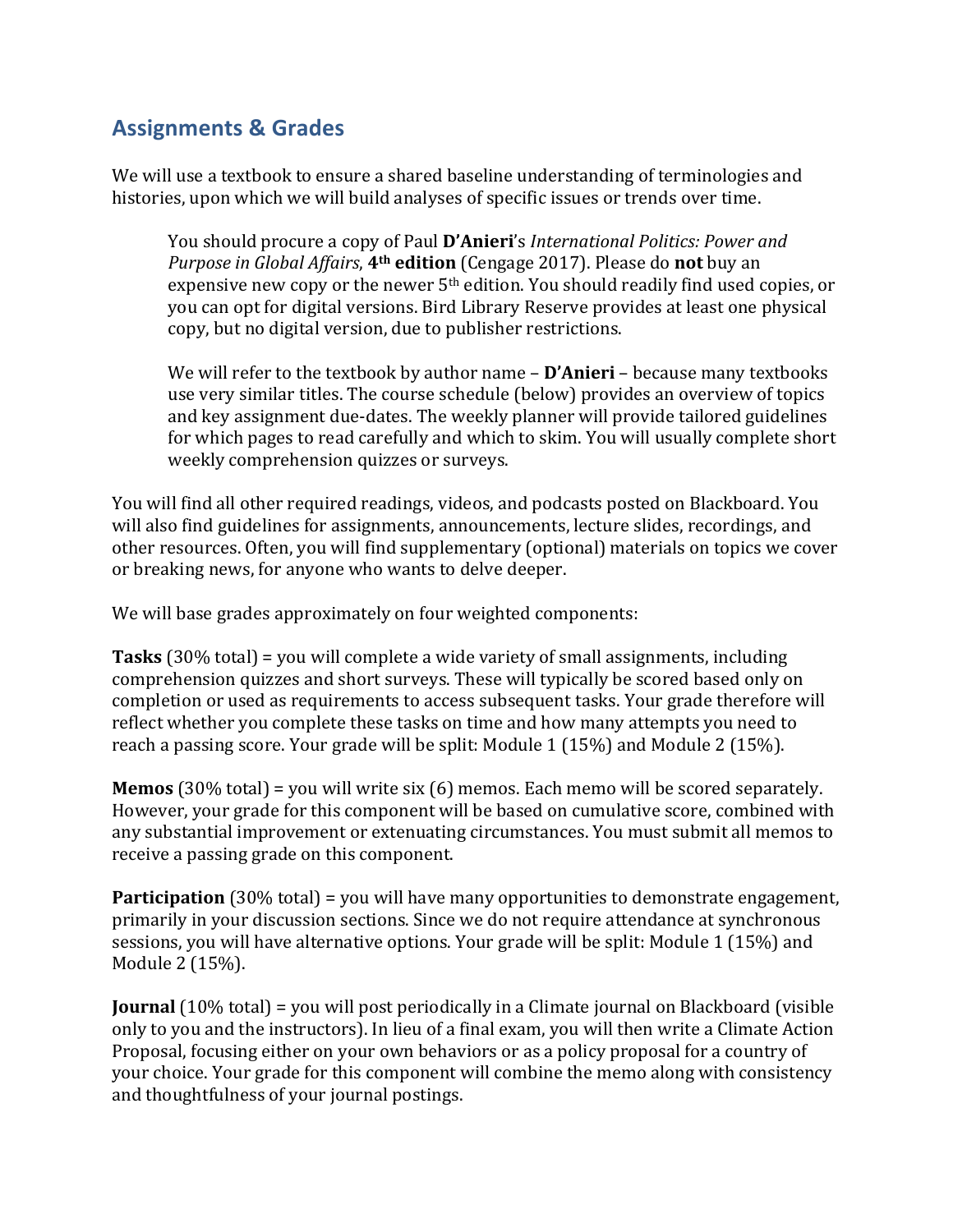### **Weekly Schedule**

This overview aims to help you map out the pace of the semester. **Check the Coursework Schedule on Blackboard every Monday** for details of required readings, assignments, and tasks. Also check the Announcement page of Blackboard for any logistical updates.

#### **Introduction**

During these early weeks of the semester, we will provide an overview of the course, along with virtual opportunities to meet your instructors and peers. Check your technology, too.

#### Week 1, starting Monday, August 24

We will talk about theories as analytical tools and ways to distinguish analysis from opinion. In section, we will discuss professional expertise and personal experience.

#### Week 2, starting Monday, August 31

We will elaborate on the role of theories and their connection to policies. Lecture and readings will look at the concept of civil war. In section, you will explore additional concepts and policies.

*\*\*\* Due to the pandemic rescheduling, we have a class session on Saturday, September 5. We will use this time for additional office hours (maybe even outdoors in person if the* weather cooperates) and for individual virtual appointments (not necessarily on *Saturday*). Also use this time to fix any tech issues.

#### **Module 1: International Systems**

We will cover five theoretical perspectives, one per week, outlining their key assumptions and providing a few applications. Keep in mind that theories purposely simplify. Thus each framework highlights specific features of international systems and downplays or ignores other features. Often we will combine select pages of different chapters in the textbook.

#### Week 3, starting Monday, September 7

We will concentrate on Realism.

*\*\*\* Due to the pandemic rescheduling Labor Day will be a school day, not a holiday.*

#### *Memo 1 due by section time, via TurnItIn*

Week 4, starting Monday, September 14 We will concentrate on Liberalism.

*Memo 2 due by section time, via TurnItIn*

Week 5, starting Monday, September 21 We will concentrate on Marxism. (No memo due this week.)

Week 6, starting Monday, September 28 We will concentrate on Constructivism. (No memo due this week.)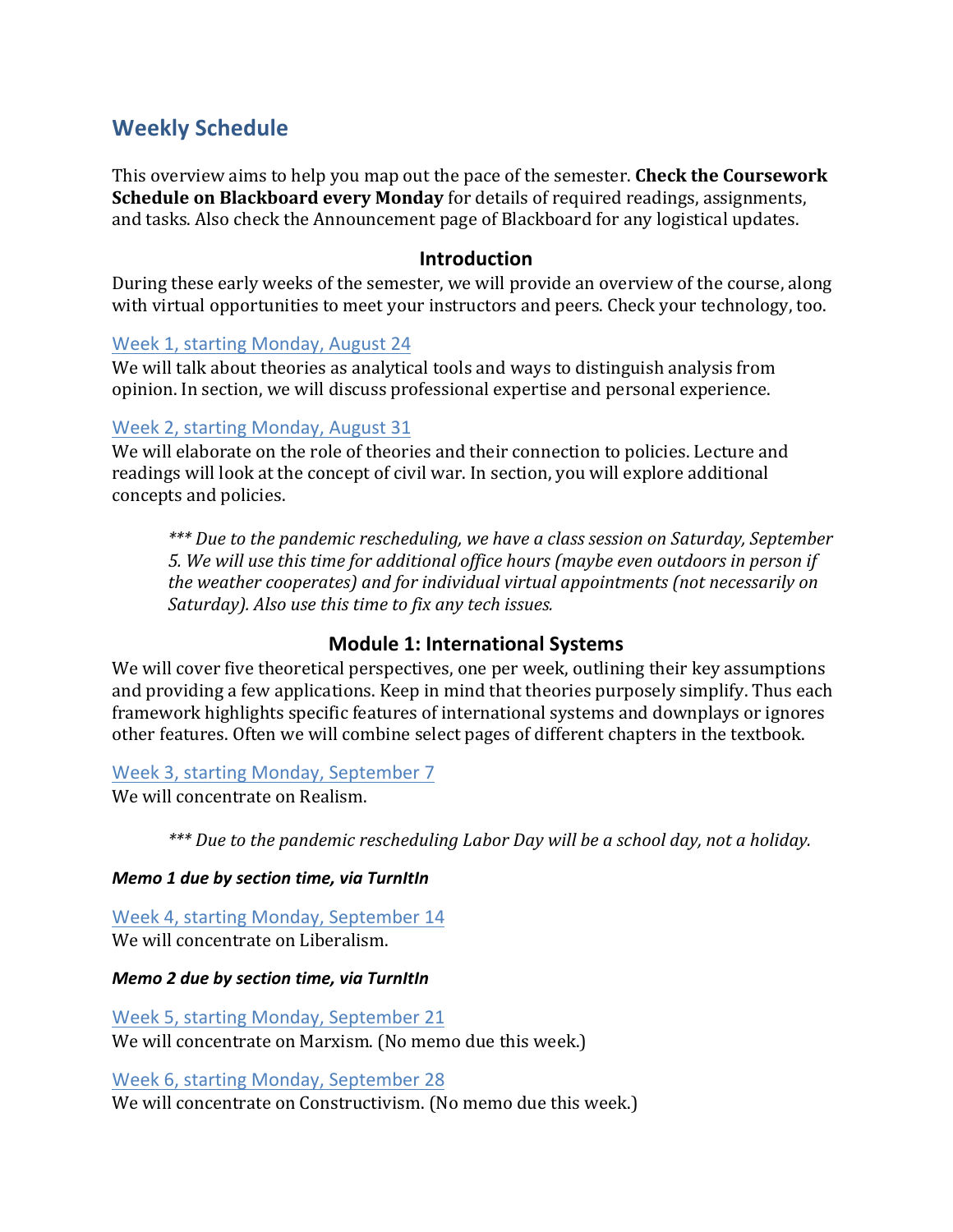#### Week 7, starting Monday, October 5

We will concentrate on Feminism.

#### *Memo 3 due by section time, via TurnItIn*

#### Week 8, starting Monday, October 12

Review and recovery: no additional meetings, readings, assignments, or tasks this week. (Happy Canadian Thanksgiving, too!)

#### Any missing work must be submitted by noon on Wednesday, October 14, for partial credit in *Module 1 grades for Tasks and Participation: Late > Never*

#### **Module 2: Actors and Issues**

We will cover five broad themes, with a mix of historical and contemporary illustrations. Each week will typically be split into multiple topics, with multiple tasks.

#### Week 9, starting Monday, October 19

We will concentrate on states and societies, including sovereignty, democracy, nationalism, and self-determination. (No memo due this week.)

\*\*\* Due to pandemic rescheduling, *Thursday sections officially have an extra session on* Sunday, October 25. We will offer asynchronous activities.

#### Week 10, starting Monday, October 26

We will concentrate on foreign policy-making processes.

#### *Memo 4 due by section time, via TurnItIn*

#### Week 11, starting Monday, November 2

We will concentrate on roles of non-state actors, especially International Organizations (IOs) and Non-Governmental Organizations (NGOs). 

\*\*\* Due to pandemic rescheduling, Friday sections officially have an extra session on Sunday, November 8. We will offer asynchronous activities.

#### *Memo 5 due by section, via TurnItIn*

#### Week 12, starting Monday, November 9

We will concentrate on economic interdependence, especially trade and migration. (No memo due this week.)

#### Week 13, starting Monday, November 16

We will concentrate on human rights, spanning civil/political and social/economic issues.

#### *Memo 6 due by section, via TurnItIn*

#### Last class on Monday, November 23

We will review to help with the Climate Action Proposal.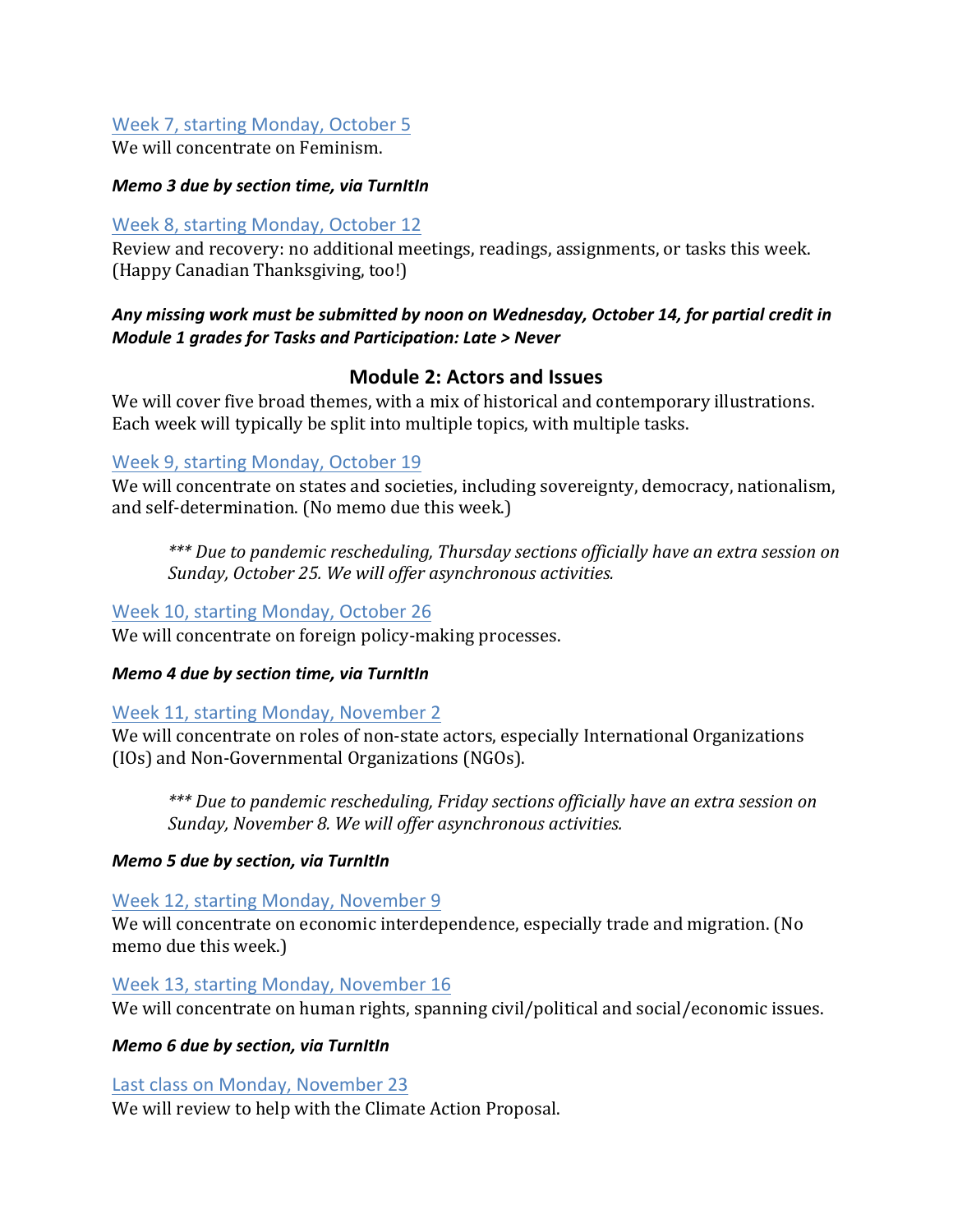#### Reading and Exam weeks, November  $30 - Dec9$

Reminder: no final exam. Contact us if you want to discuss your Climate Action Proposal.

#### Any missing work must be submitted by noon on Monday, November 30, for partial credit in *Module 2 grades for Tasks and Participation: Late > Never*

#### *Climate Action Proposal due by noon on Monday, December 7, via TurnItIn*

#### **Policies & Resources**

This course follows policies established by the university to comply with a plethora of legal requirements and align with educational best practices. You can find a wide array of support services across campus. This list merely highlights rules and resources most directly relevant to the content or procedures of our course. Ask us if you need additional information or assistance.

#### Accountability

We require that all work be your own (albeit with minor modifications for any group assignments). If in doubt, ask before submitting. You can find details of SU policies and procedures, including potential penalties, on the Center for Learning and Student Success website (class.syr.edu). If necessary, we will discuss any concerns with you. Any penalties will be calibrated based on the severity of infractions.

We recognize that one of the main drivers of plagiarism is panic, rather than intent to deceive. Therefore, we prefer a proactive rather than punitive approach, which includes instruction about proper paraphrasing and reminders to avoid bad habits. Two of the most common problems: copying from webpages or shared documents from study groups.

You will submit most graded writing (notably memos) via TurnItIn. Papers you submit for this class will become part of the Turnitin.com reference database solely for the purpose of detecting plagiarism. Turnitin compares your submitted file against documents on the Internet and against other student papers submitted to Turnitin (at SU and elsewhere). You will see an "originality report" and the sources of any text matches. Keep in mind that benign matches can merely be bibliographic information or common phrases.

Another common concern that leads people to copy is insecurity about their own writing. We recognize that students reach college through diverse education avenues. Therefore, our assignment guidelines and rubrics stress clarity and logic rather than grammar. While some of you enter this course with a stronger writing base than others, we all benefit from feedback. As you work on memos, considering signing up for a tutoring session at the Writing Center, which currently offers both synchronous and asynchronous appointments (https://syr.mywconline.com). You can also find information about the individual Tutor Matching Service through the Center for Learning and Student Success (class.syr.edu).